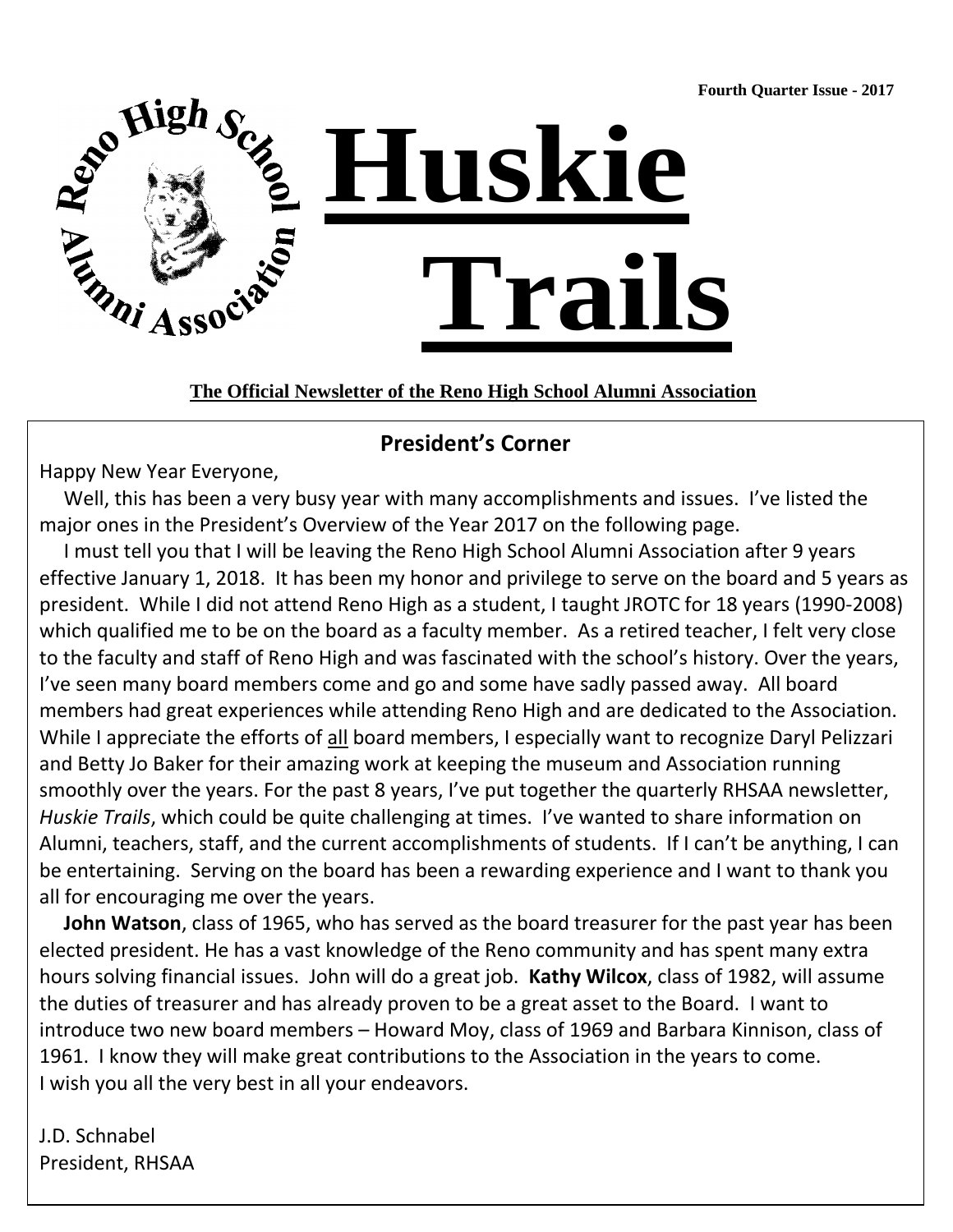## **PRESIDENT'S OVERVIEW OF THE YEAR 2017**

I want to thank the RHS Alumni Association Board of Trustees and the museum workers for their hard work in keeping everything running smoothly this year. John Watson did a wonderful job as the board treasurer. We had four new board members join us this year – Bill Newman, 1976; Kathy Wilcox 1982; Howard Moy, 1969; and Barbara Kinnison, 1961. We still mourn the passing of board member, Marilyn Bell, 1959.

 Thirteen classes celebrated their reunions this year and most were planned in conjunction with the all-class reunion in August.

 The main effort this year was planning and coordinating of the 8thTriennial All Alumni Reunion which was a great success. Nearly 450 alumni signed up and enjoyed Pinocchios' buffet, tours through Reno High and museum, classic cars and background music. The best part was reminiscing with old classmates about their days at Reno High. Special thanks to the class of 1957 for raffling off a child's rocking motorcycle which earned over \$1,300 for the Alumni Association. Through their donations, classes of 1957 and 1967 earned places on the bronze level plaque in the entrance to the museum. Our biggest challenge was putting the word out about the reunion because most alumni don't belong to the Association and didn't hear about it.

 We awarded four scholarships to deserving seniors and coordinated the awarding of the Westover Family Scholarship in May. The RHS Alumni Leadership Medal and certificate were presented to an outstanding JROTC cadet.

The Alumni Center was used by the Principal for  $8<sup>th</sup>$  grade orientation in May. The center was also used for 3 days by RHS teachers for Freshman Seminar, and the Washoe County School District used our facility many times. The roof of the museum developed water leaks but the problem was solved by sealing the affected areas. The museum continued to be open to the public on Fridays and Saturdays but closed on holiday weekends.

 Four quarterly *Huskie Trails* alumni newsletters were published and received positive comments. We are always looking for interesting articles to include.

 The RHSAA website*, renohighalum.com*, was periodically updated by Brien Karlin and assisted by Howard Moy. We thank Cal Pettengill for inputting the class of 2017. We converted our phones and internet from AT&T to Charter and added Wi-Fi.

Nine life members were added this year.

 There are 490 active members who support the association and museum. This is very low compared to the many thousand graduates who aren't members.

There are 27 RHS teachers and staff members who are Reno High alumni.

Daryl Pelizzari and Scott Jordan are members of the RHS Athletic Hall of Fame Committee.

 The Association is financially sound. As a nonprofit organization, we depend on alumni membership dues and donations for the on-going operation of the Association.

 We thank you for your continued support of the Alumni Association and museum and look forward to a great 2018.

J.D. Schnabel President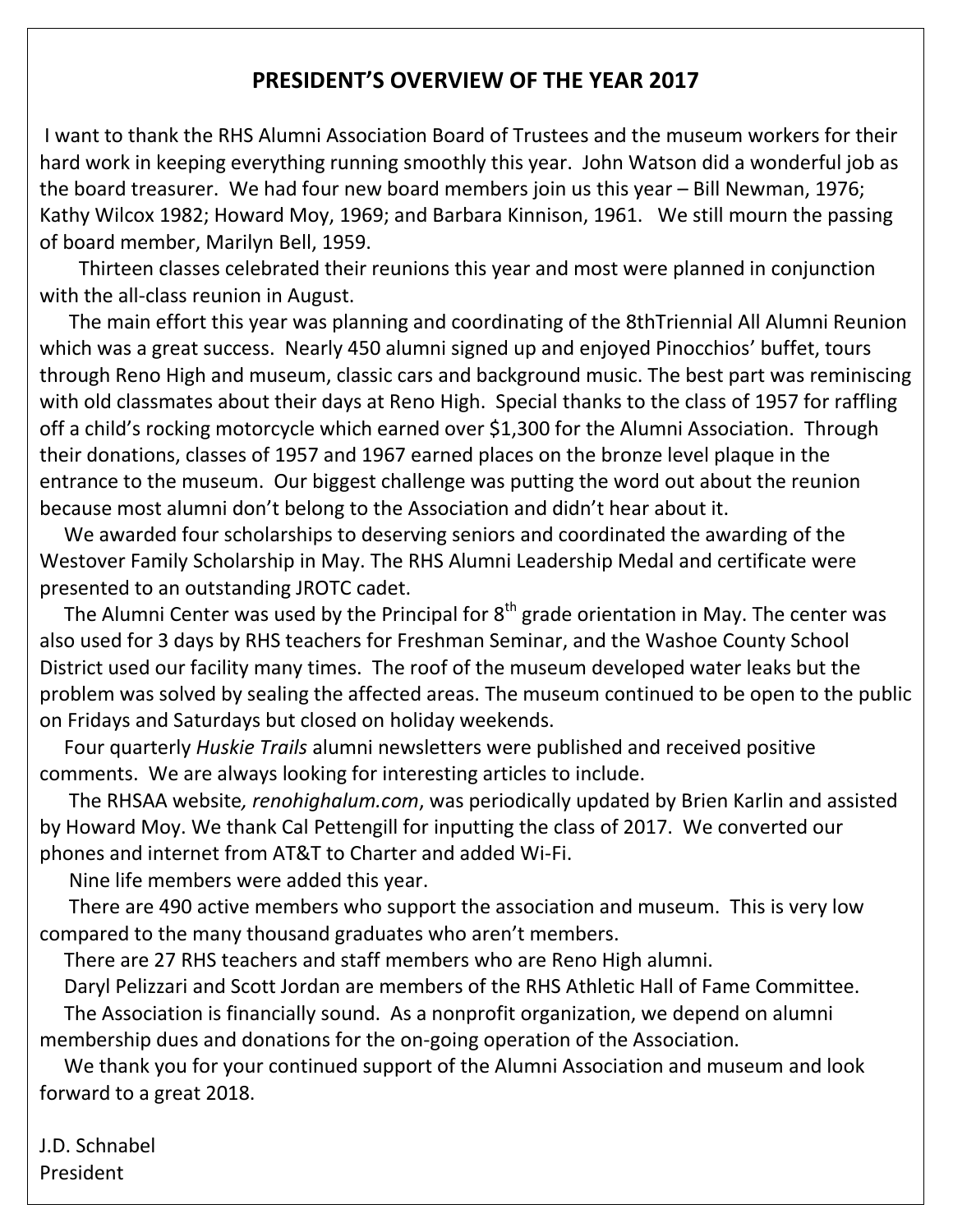# **AROUND THE RHS CAMPUS**

- 1. The former Reno High AAA Club is now the RHS Booster Club.
- 2. Seniors **Tommy Challis** and **Mikayla Shults** were selected to the 2017-18 American Family Insurance All-USA Northern Nevada Basketball preseason boys and girls' teams. The All-Northern Nevada teams represent the best players in the Northern 4A.
- 3. RHS girls golf coach Laura Beglin was named Coach of the Year. **Abbi Fleiner** made first team.
- 4. Reno High had a great football season with a 12-1 record. However, the Huskies lost in the playoff for the Northern Nevada championship against Reed 24 to 21.
- 5. Senior **Brandon Kaho**, Northern Nevada football player of the year, has agreed to play for University Washington next year. He was invited to play in the U.S. Army All-American Bowl. Linebacker **Siaosi Finau** was chosen as the defensive player of the year and made first team all-region. Others making first team all-region besides Kaho and Finau include **Logan Hutcherson** and **Keegan Feroah**.
- 6. Reno High achieved a 93% graduation rate in 2017 which was one of the highest rates in Nevada.
- 7. While the RHS volleyball team achieved first place (11-0) in league play, it lost to Bishop Manogue for the Northern Nevada championship. **Karson Nakagawa** was selected as the volleyball player of the year in the High Desert League.
- 8. Over \$40,000 was raised through the Huskie Harvest Fundraiser in November. The money will be used to enhance the student experience on campus with technology and flexible study areas. The recent RHS library renovation was the result of monies from last years' fundraiser. Thanks to those alumni who participated.
- 9. Freshman **Penelope Smerdon** won the 4A girls Cross Country Regional Championship and came out in second place in state. Reno girls won the High Desert League team title.
- 10. Reno High's tennis doubles partners **Jill Rovetti** and **Jazlyn Parker** won the regional girls' doubles championship. They also teach tennis to children with Down syndrome. Both boys' and girls' tennis teams were 4A regional champions. **William Boyden** and **Nicholas Rinehart** won the boys' regional doubles championship.
- 11. **Cheryl Williams Arobio** who served as Attendance Secretary in the front office for many years recently died following heart surgery. Cheryl retired last spring and was always friendly and willing to help everyone.

## **SMILE**

**Wife**: I have a bag full of used clothing I'd like to donate.

**Husband**: Why not just throw it into the trash. That's easier.

**Wife**: But there are poor starving people who can really use these clothes.

**Husband**: Honey, anyone who fits into your clothing is not starving.

*The husband is recovering from a head injury now!*

\*Losing weight doesn't seem to be working. So I'm going to concentrate on getting taller.

\*The brain is the most amazing organ. It works 24 hours a day, 365 days a year from birth until you fall in love.

\*Did you know that line dancing was started by women waiting to use the bathroom.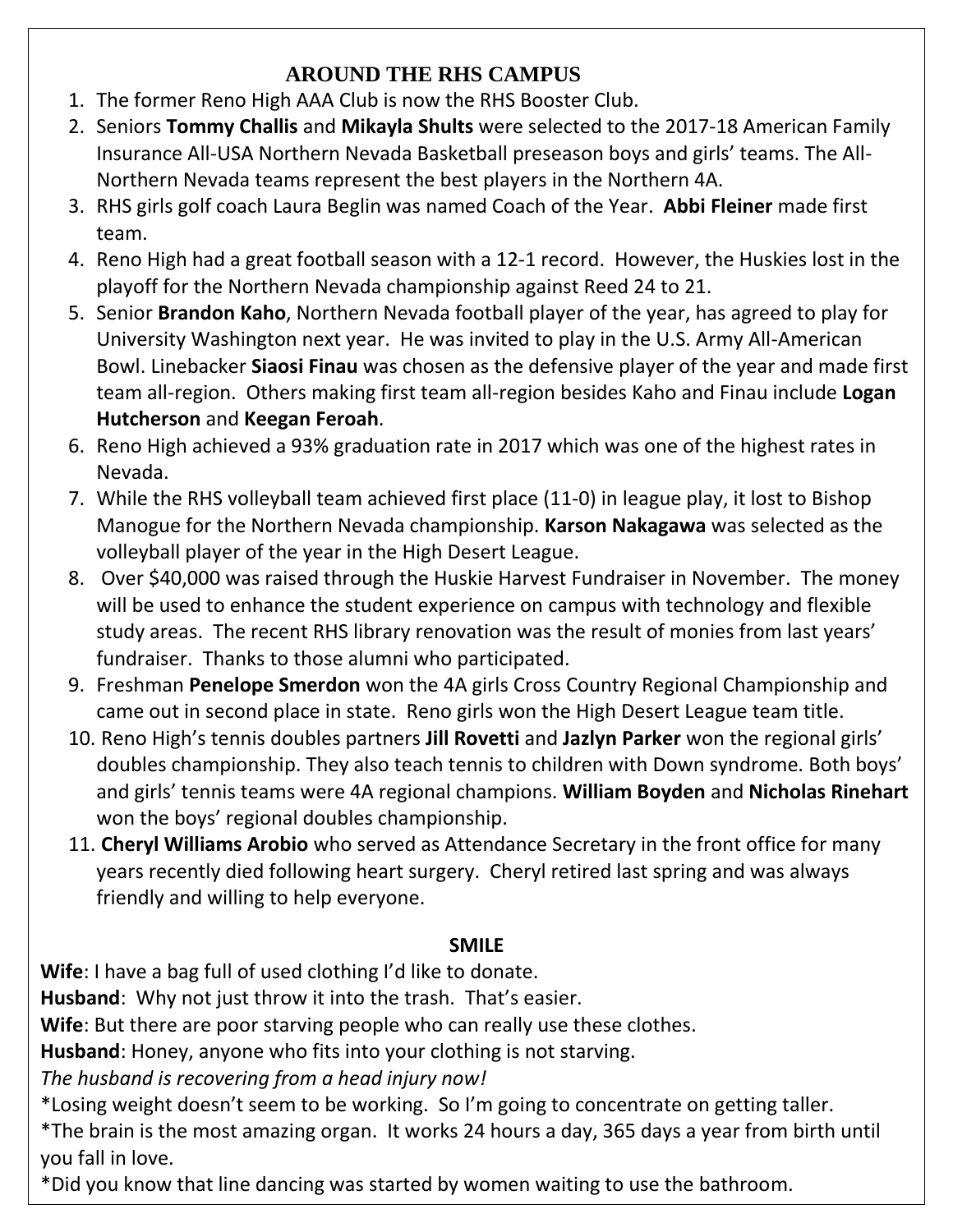#### **RENO HIGH GRADUATE DIES IN LAS VEGAS SHOOTING**

It is of great sadness that we report that **Jennifer Irvine**, class of 1994, was killed while attending the Route 91 Harvest country music festival in Las Vegas on October 1, 2017. The mass shooting resulted in 58 deaths and 527 injuries.

After graduating from Reno High, Jennifer attended the University of San Diego and later received her law degree from California Western School of Law. She launched her own family law and criminal defense firm in 2011 after working for other law offices in San Diego and running a property management company in Reno for seven years. Jennifer served as a professional commentator on criminal trials. Our condolences go out to her family and friends.

#### **DISTINGUISHED ALUMNI DIES**

and served two years as an officer in the U.S. Army. He returned to USF, graduated with honors from law school, and was a founding member of the prestigious McDonald Carano law firm. In 1967, he became a partner in the Boomtown Casino, and in 1972 he became a coowner of the Pioneer Inn on Virginia Street. His true legacy began in 1973 when he opened the Eldorado Hotel Casino and in 1993, Don announced the opening of the Silver Legacy, the first mega-themed resort in Reno. The Caranos purchased land in Sonoma County, California and founded the Ferrari-Carano Vineyards and Winery in 1981. Don is the recipient of numerous **Donald Carano**, class of 1949, one of the most influential figures in Reno's history who revolutionized the local gaming and resort industry; was a partner at one of the state's most powerful law firms; and built one of California's top selling wineries, died on October 3, 2017 at the age of 85 years. After high school, Don graduated from the University of San Francisco, awards for his community contributions and achievements including the more recent award of UNR's Distinguished Nevadan recognition. His ventures were anchored by his strong belief in teamwork and family values.

#### **DAVID PADGETT TAKES OVER AS HEAD BASKETBALL COACH**

 **David Padgett**, class of 2003, and RHS basketball standout, has been named interim head basketball coach for the University of Louisville Cardinals. After RHS, David played basketball for Kansas then transferred to Louisville. He played basketball for several years in Spain then became assistant coach at Louisville. David obtained the head coach position after coach Rick Pitino was fired on October 16 after 16 seasons for federal bribery charges. Padgett received a one-year contract for \$400,000 plus incentives and another \$400,000 for TV and radio shows. Louisville is enjoying a 10 win 3 loss record so far. David is 32 years old, 6 foot 11 inches tall, married to wife Megan and has two children, Nolan and Gavin.

married to wife Megan and has two children, Nolan and Gavin.<br>David's father, Pete Padgett, who played basketball at UNR, taught at RHS from 1996 to 1996 – 2009 – 2009 – 2009 – 2009 – 2009 – 2009 – 2009 – 2009 – 2009 – 2009 – 2009 – 2009 June 254-264-94-264-Director. David sister, Melissa Padgett, class of 2000, played basketball for the University of San Diego and is a member of RHS Athletic Hall of Fame. 2008 as basketball coach, P.E. and driver's education teacher, Dean of Students, and Athletic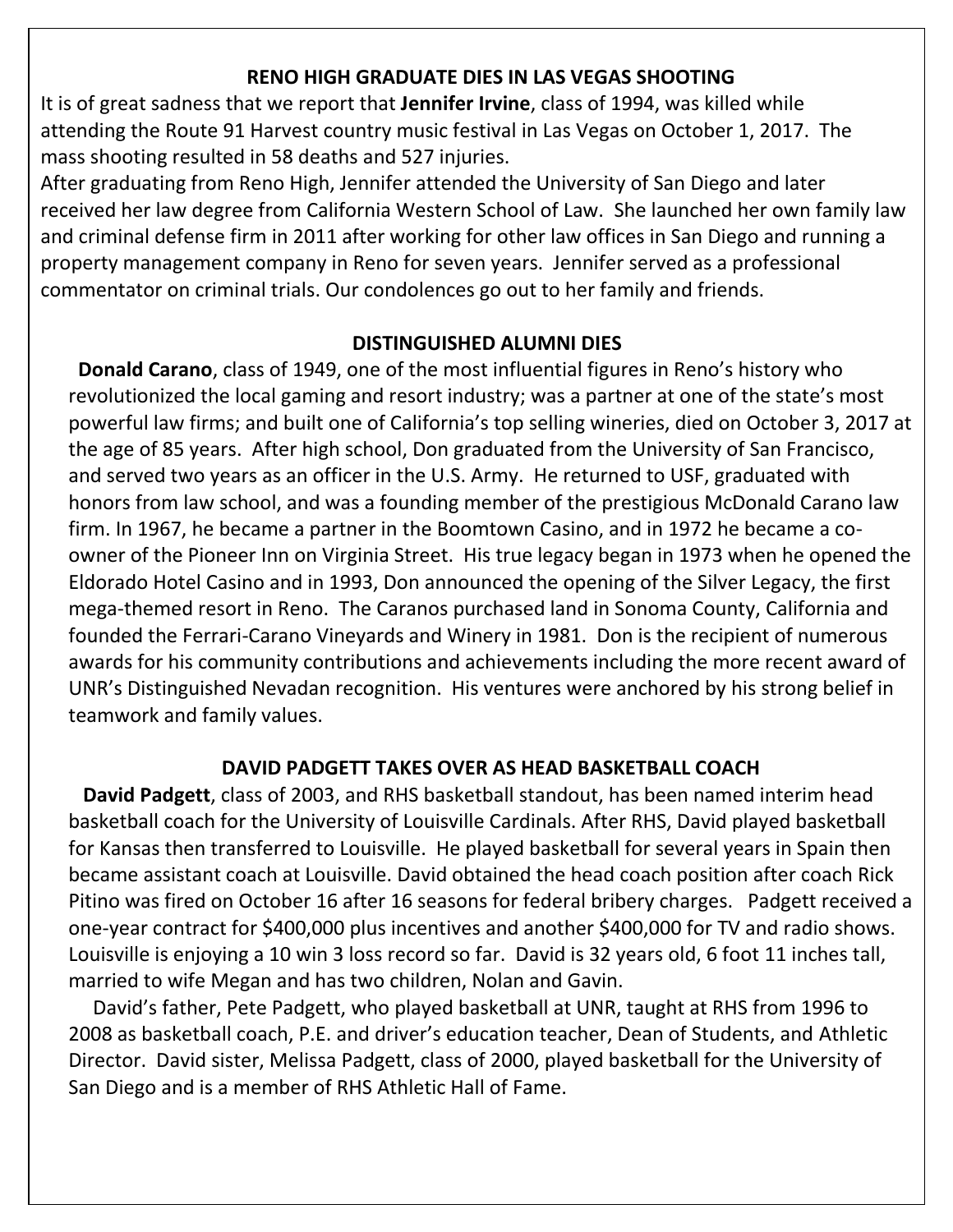## **OTHER ALUMNI NEWS**

- 1. Reno High graduate **Joey Lavallee**, class of 2013, is a senior at the University of Missouri. He has a 10-0 record and wrestles at 157 pounds. Joey finished runner-up at the NCAA Championships last spring. As a Huskie, he won the Nevada state tournament four times.
- 2. **David A. Dungan**, class of 1952, was honored by being selected as this year's honoree during the University of Utah's Veterans Day Commemoration Ceremony. This is one of the biggest events at the school. While attending the University of Utah, David played football and was an All-Conference quarterback in 1955. He was a career Naval officer, serving from 1956 to 1968, as a Naval aviator. During the Viet Nam war, he flew 192 combat missions and was awarded two distinguished flying crosses and three air medals. David retired as a captain and was awarded the legion of merit. In 2013, David was inducted into the Reno High School Athletic Hall of Fame.
- 3. **Dr. Remy Lamberts**, class of 2001, recently joined the staff of Urology of Nevada.

## **WORKERS NEEDED**

We are again asking for your help. There is a great need for museum volunteer workers, formally known as docents. Their job is to meet twice a month for a few hours and sort, arrange and properly display donated memorabilia in a professional manner. This is a great retirement position, and if you are interested in helping, contact Betty Jo Baker at 851-3203.

## **CLASS REPRESENTATIVES**

Class Reps are points of contacts for their classes in planning and coordinating their class reunions. The RHSAA maintains a list of class representatives and assists them in advertising their reunions through our website and newsletters. We also direct alumni who call the office looking for information about their reunion to these class reps. There is a need of class representatives for the classes of 1948, 1968 (50<sup>th</sup> year reunion), 1991, and 2008 to the present. If you know someone who would like to represent these classes, please again call Betty Jo Baker.

## **WHAT IS LOVE?**

A group of 4-8 year olds were ask this questions: "What does love mean?" This is their replay:

- 1. Karl, age 5 Love is when a girl puts on perfume and a boy puts on shaving cologne and they go out and smell each other.
- 2. Noelle, age 7 Love is when you tell a guy you like his shirt, then he wears it every day.
- 3. Elaine, age 5 Love is when Mommy gives Daddy the best piece of chicken.
- 4. Chris, age 8 Love is when Mommy sees Daddy smelly and sweaty and still says he is handsomer than Robert Redford.
- 5. Mary Ann, age 4 Love is when your puppy licks your face even after you left him alone all day.
- 6. Lauren, age 4 I know my older sister loves me because she gives me all her old clothes and has to go out and buy new ones.
- 7. Jessica, age 8 You really shouldn't say "I love you" unless you mean it. But if you mean it, you should say it a lot. People forget.
- 8. Rebecca, age 8 When my grandmother got arthritis, she couldn't bend over and paint her toenails anymore. So my grandfather does it for her all the time, even when his hands got arthritis too. That's love.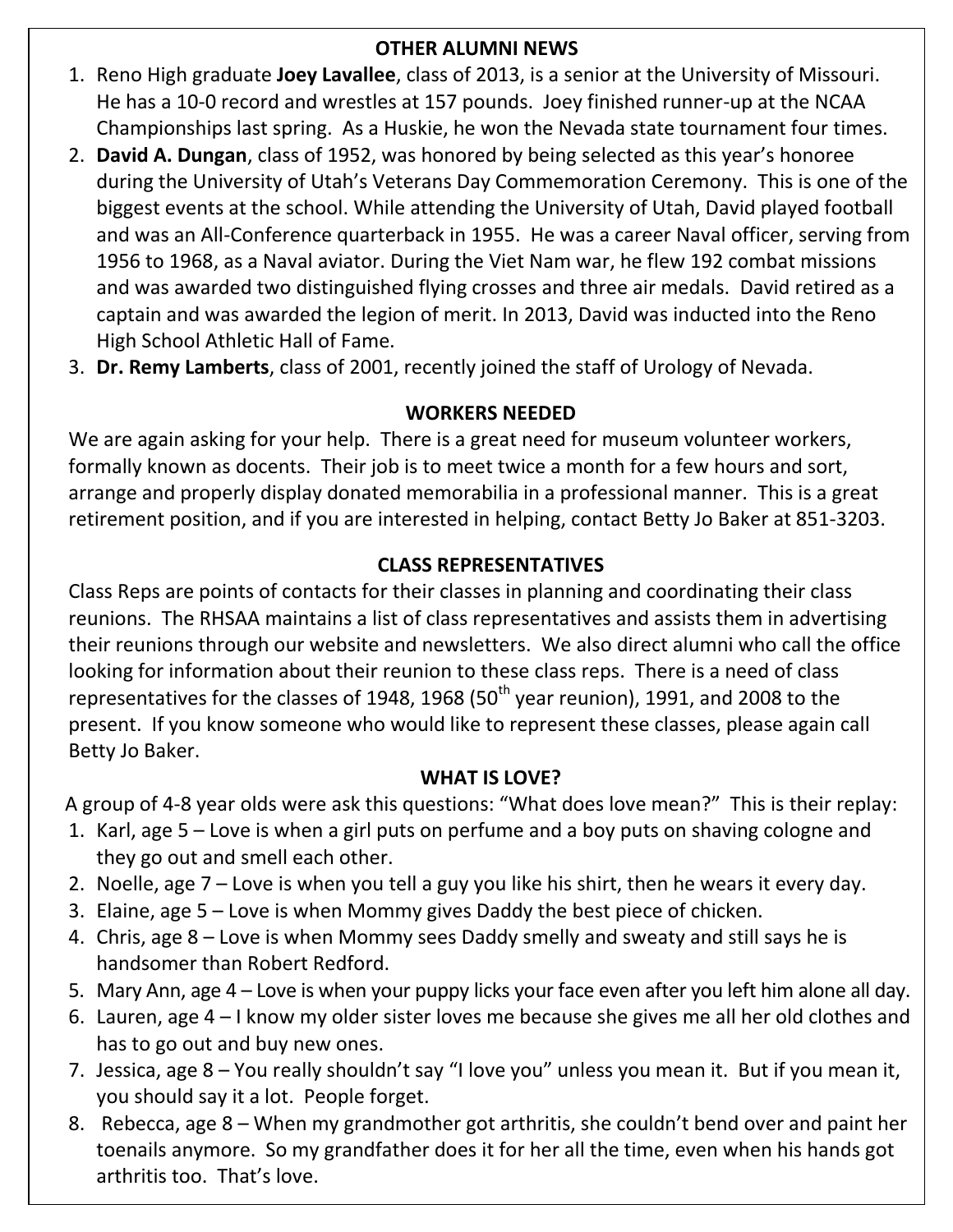

# **Reno Wheelmen's Club**

 *An article appeared in the July 24, 2011 addition of the RGJ by Patty Cafferata entitled, "Automobiles, Fire Destroyed Cycling Craze in Reno." It highlighted a bicycle club started by some Reno High graduates at the turn of the last century:*

"In 1896, local young men joined the national cycling fad and organized the Reno Wheelmen's Club. Initially, about 14 to 20 riders met in Charlie Becker's tobacco store and elected Edward Lachman (RHS Class of 1892) as temporary chair and Charlie Becker as the secretary.

 The club adopted wide maroon and white striped uniforms to wear during races. The riders agreed to pay a membership fee of \$1 and dues of fifty cents a month.

 The members were described as Reno High School graduates, good, strong and honest boys. The club's bylaws prohibited drinking and gambling on the club's premises.

 The next year, the club leased a suite of rooms on the northwest corner of Second and Virginia streets. They installed billiard tables and equipped an athletic room with weights and tumbling mats. The club rooms attracted downtown businessmen so when they joined, the association became the major social organization in town.

 After the cyclist hired a professional trainer, King Ryan, the club began consistently winning races. In 1900, Reno won the Pacific Coast Bicycle Championship. During the next five years, the club defended its title 11 times and lost only twice.

 In August 1899, the Reno Wheelmen's Club incorporated and issued 5,000 shares of stock at par \$10 to build a clubhouse and bicycle track. In 1902, the organization paid W.H. Hamilton

\$1,200 for his land on Chestnut Street (currently Arlington Avenue) north of the first Twentieth Century Clubhouse (now the parking lot of St. Thomas Aquinas Church).

 By 1904, the men's gigantic two-story wooden building extended from Chestnut Street west to the alley. The structure contained a gym, and dance hall, banquet room, billiards room and swimming pool.

 With the advent of motorcycles and automobiles, the bicycling rage declined in Reno and elsewhere. In 1904, after the first Reno automobile club organized, bicycling was never the same in town. The 1906 San Francisco earthquake broke up the California clubs, and teams were not available for races.

 On December 21, 1909, a fire broke out in the Wheelmen's gym/theater. The blaze destroyed not only their clubhouse but also the red brick St. Thomas Aquinas Catholic Church built next door in 1908. Once the fire reached the roof of the church, the ceiling caved in destroying the rest of the building, except the front wall and towers on Second Street. The Twentieth Century Clubhouse sustained minor damage.

 Volunteers raced into the church and rescued some of the altar pieces and pews, but could not save the new \$4,000 pipe organ. The church building and furnishings were partially covered by insurance. Money was quickly raised to rebuild St. Thomas, but the Wheelmen's clubhouse was not rebuilt.

 (*From his diary, William Clarke Webster, Class of 1910, wrote: "On the evening of Tuesday, the 21st of December, we had one of the biggest fires of the year. The Wheelmen Theatre burned and took off the roof of the new Catholic Church.")*

In 1986, spurred by new interest in cycling, local riders organized the Reno Wheelmen Club. The group has produced world famous cyclists, such as Tour de France champion Greg LeMond, Olympian Inga Thompson, class of 1982, and others.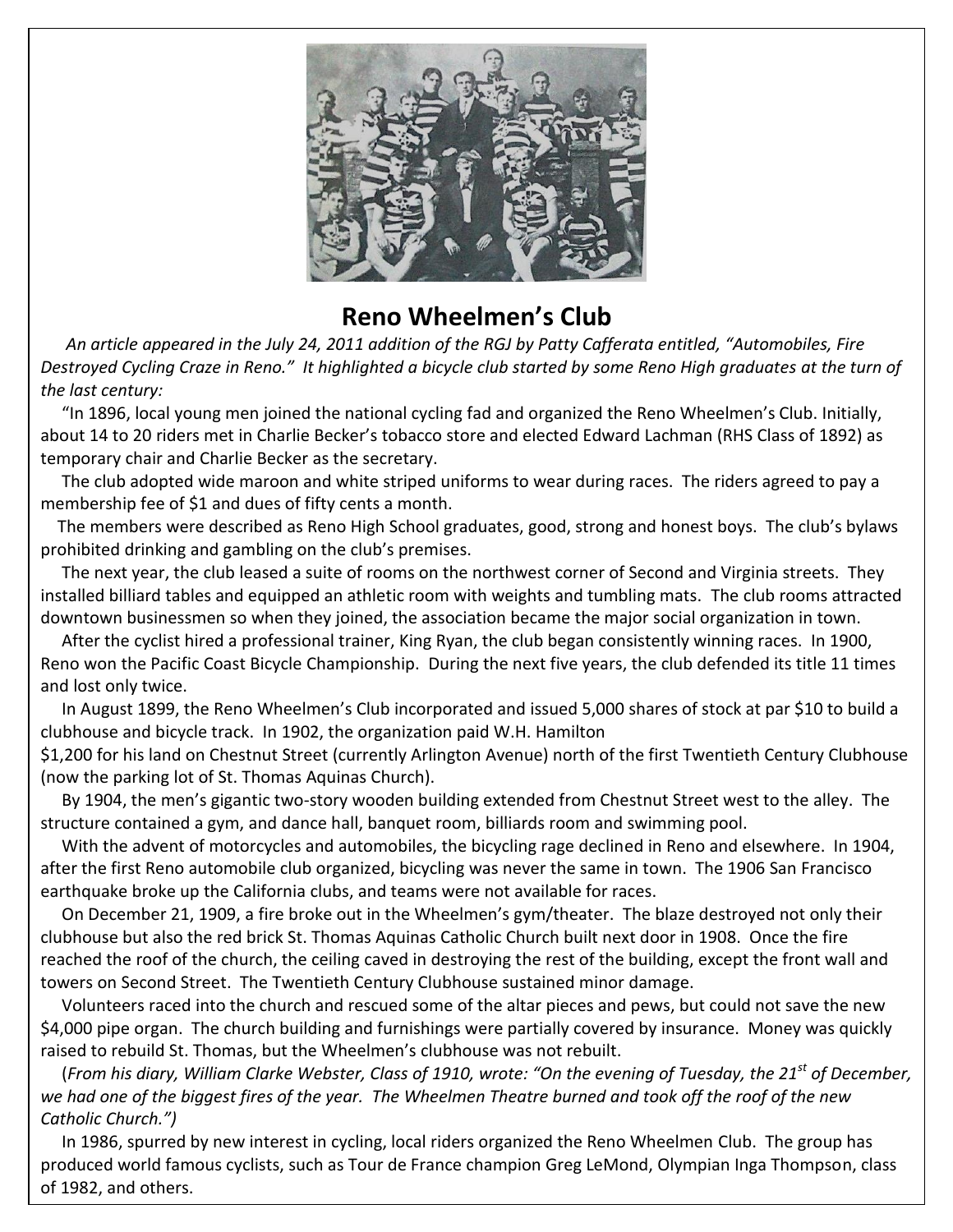#### **RHS – FALLOUT SHELTER**



Reno High School was designated as a civil defense fallout shelter, one of 41 in Reno in the 1960's. During the Cold War with the threat of a nuclear attack, many people needed a place to go for protection. Reno High had the capability of caring for 2,000 local residents in emergency situations. They could live in the tunnels and rooms under the school for 4 weeks. Rations, water containers, first aid kits, portable bathrooms and supplies were stored there. There was even a phone system installed, and an air filtration system. Three teachers were trained in shelter management – first aid and group psychology. Each family was assigned to a specific shelter in Reno. The main library in Reno was also designated as a fallout shelter. Picture is of J.D. Schnabel checking out the RHS shelter.

#### **BASEBALL AT RENO HIGH SCHOOL**

 The first time an RHS baseball team was mentioned was in the 1919 yearbook. Mr. L.S. Neeb was the baseball coach and also the football coach. The team had a practice game with UNR and games with Susanville and Stewart. There was no baseball season in 1920 due to all sports being cancelled that year because of the flu epidemic. In the 1921-1922 yearbooks, baseball was called a minor sport or "other sport" or baseball club. The only official varsity sports at that time were football, basketball, and track and girls' basketball.

 Nothing was mentioned about baseball until 1938 when Bud Beasley established baseball again as a minor sport or baseball club. Other minor sports include skiing, tennis and swimming. Yearbooks don't always cover baseball because it is a spring sport and that's when yearbooks are at the publishers. Bud continued to coach for the next few years trying to establish baseball as a major sport and played against places like the state prison, UNR fraternities, and a few schools. In 1948, under the direction of Coach Beasley, the Reno High team won the American Legion Junior State Baseball Conference. In 1949-1950, baseball became a major sport in high school and its players were welcomed into the Block R club. Bud continued to coach the baseball team until 1971 and is considered the father of RHS baseball. He was also well known as a semi pro baseball player.

 Since that time, Reno High baseball coaches included Gene Scattini, Tom Owens, Bill Penuluna, Jim Pace, and Pete Savage.

#### **THE BELL**

 Central School was opened in Reno in 1879 and contained a bell tower and a 1,200 pound bell that rang students in and out of school. The high school, referred to in early newspaper articles as Reno High School, occupied the upper floors and the elementary grades were on the lower floors. In 1911 the school was



demolished to make room from a larger high school that was named Reno High School. The night before the demolition, there was a last ringing of the bell, which lasted from midnight to 1:00 a.m.

 It was unknown where the bell went after that but it was later said to be in a room on the roof of the new school. A shop teacher said he rang the bell with a hammer since there wasn't a clapper in the bell. The building, which was later called Central Junior High School, was torn down in 1967, and it was again unknown where the bell was stored. However, the



bell was discovered in the Washoe County School District warehouse on 9<sup>th</sup> Street in 1999.

 The bell was to be donated to the new Reno High School Alumni Museum but first had to be refurbished. It was sent to the Nevada State Railroad Museum in Carson City where it was cleaned and painted in the original color of green with red on the inside. The refurbishment by the railroad museum was paid for by a donation of \$4,500 from Earl Avansino. The bell now sits on a stand in the entrance of the museum and still can be rung by turning the wheel.